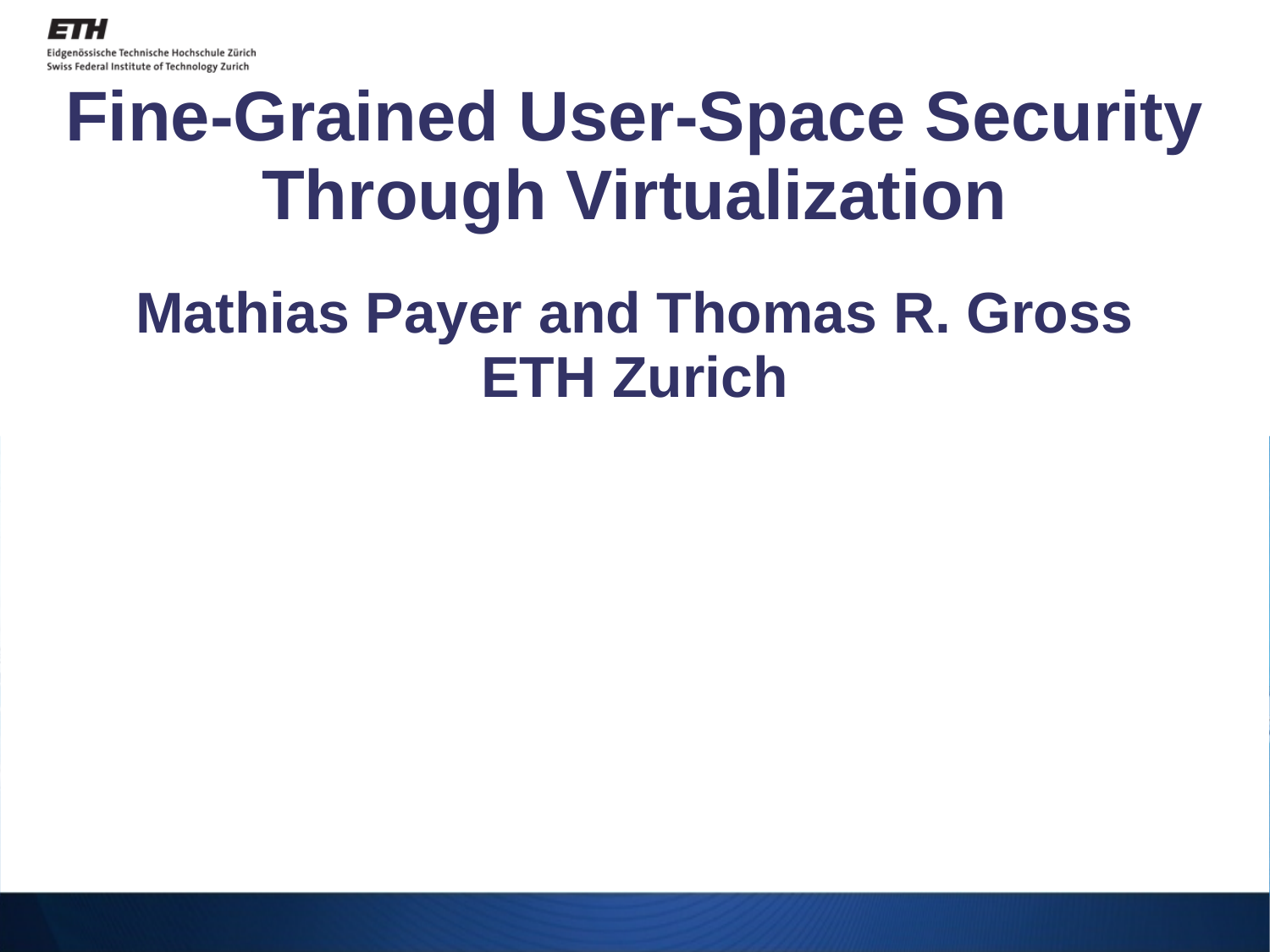### **Motivation**

- Applications often vulnerable to security exploits
- Solution: restrict application access to the minimum amount of data needed
	- Least privilege principle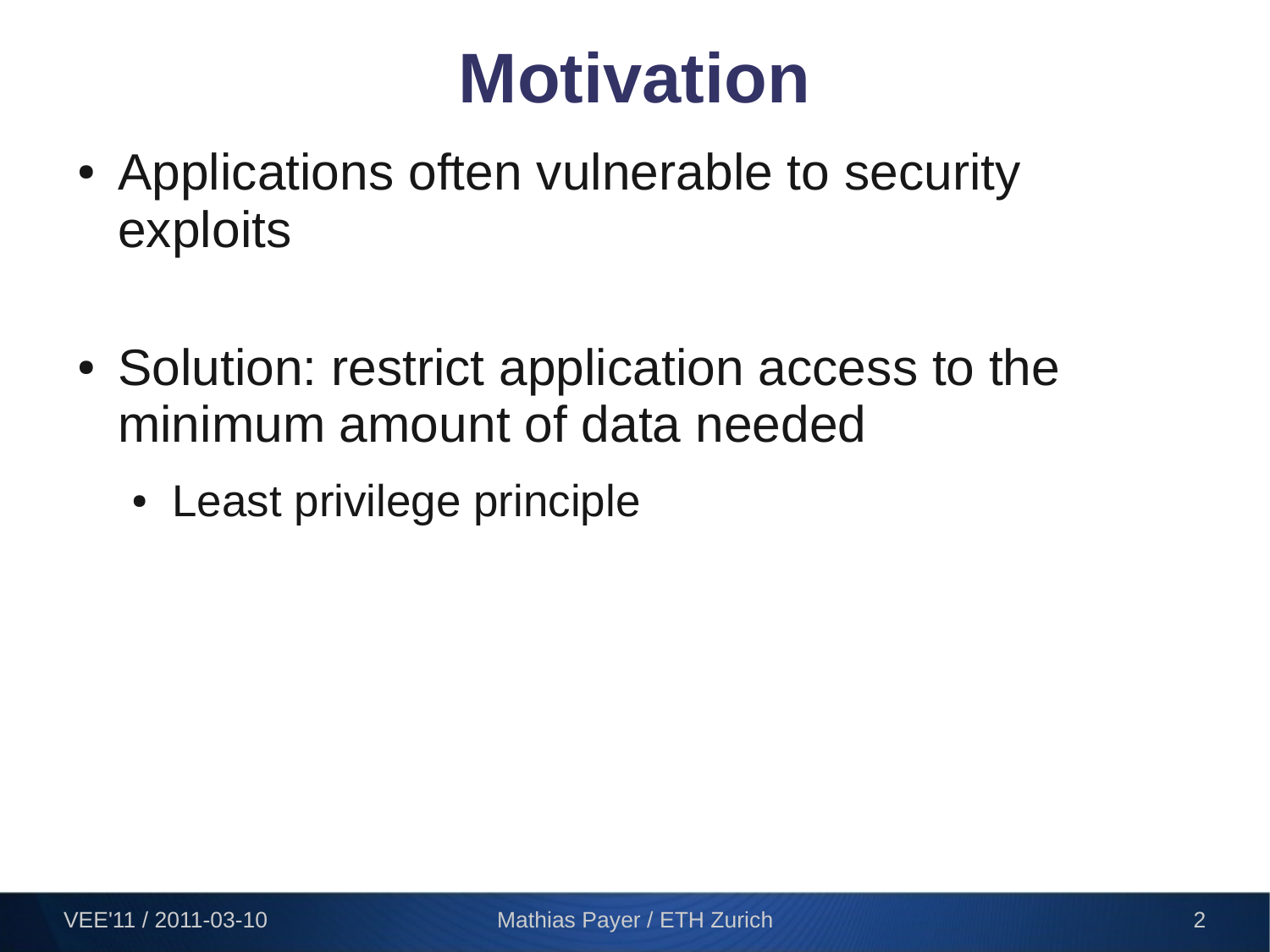### **In a nutshell**

- Fine-grained *virtualization* layer confines security threats
	- All executed code is verified
	- Additional security guards are added to the runtime image
	- All system calls are verified according to a tight policy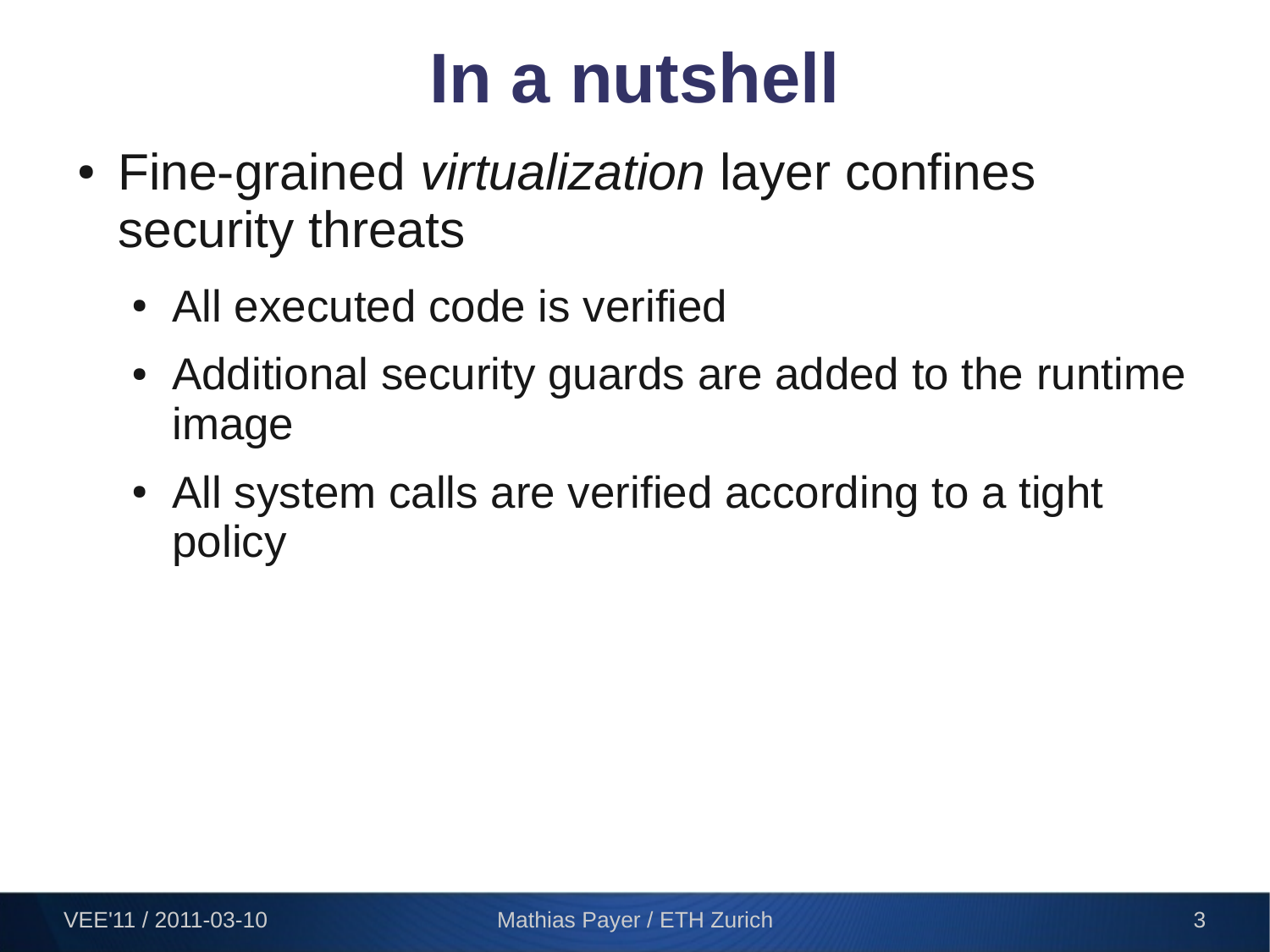# **Outline**

- Introduction
- Security architecture
	- Security through virtualization
	- Software-based fault isolation (SFI)
	- System call interposition
- Evaluation
- Related work
- Conclusion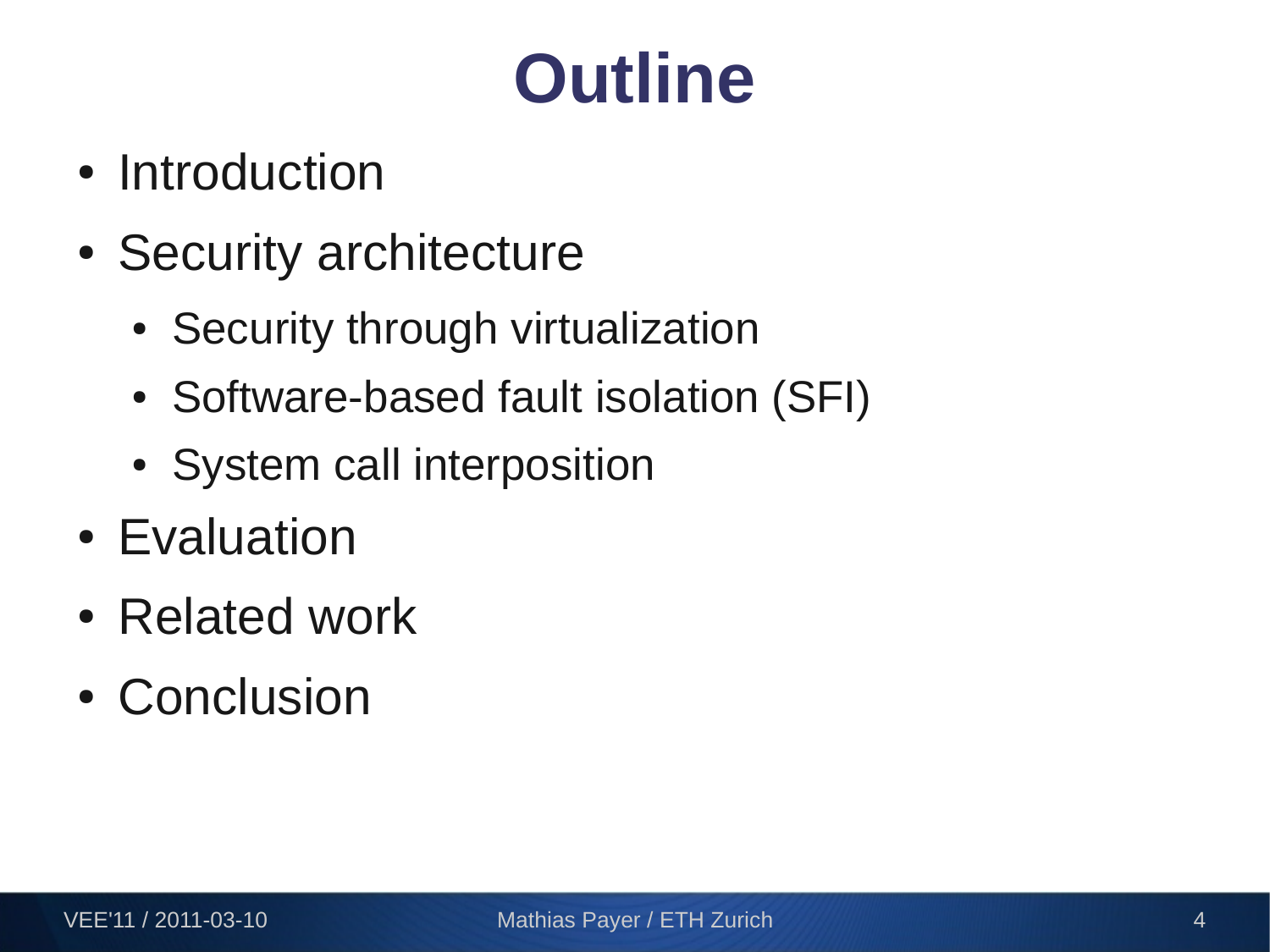### **Introduction**

- Software security is a challenging problem
	- Many different forms of attacks exist
	- Low-level bugs are omni-present
	- Current security practice is reactive
- We present a pro-active approach to security
	- Catch exploits before they can cause any harm

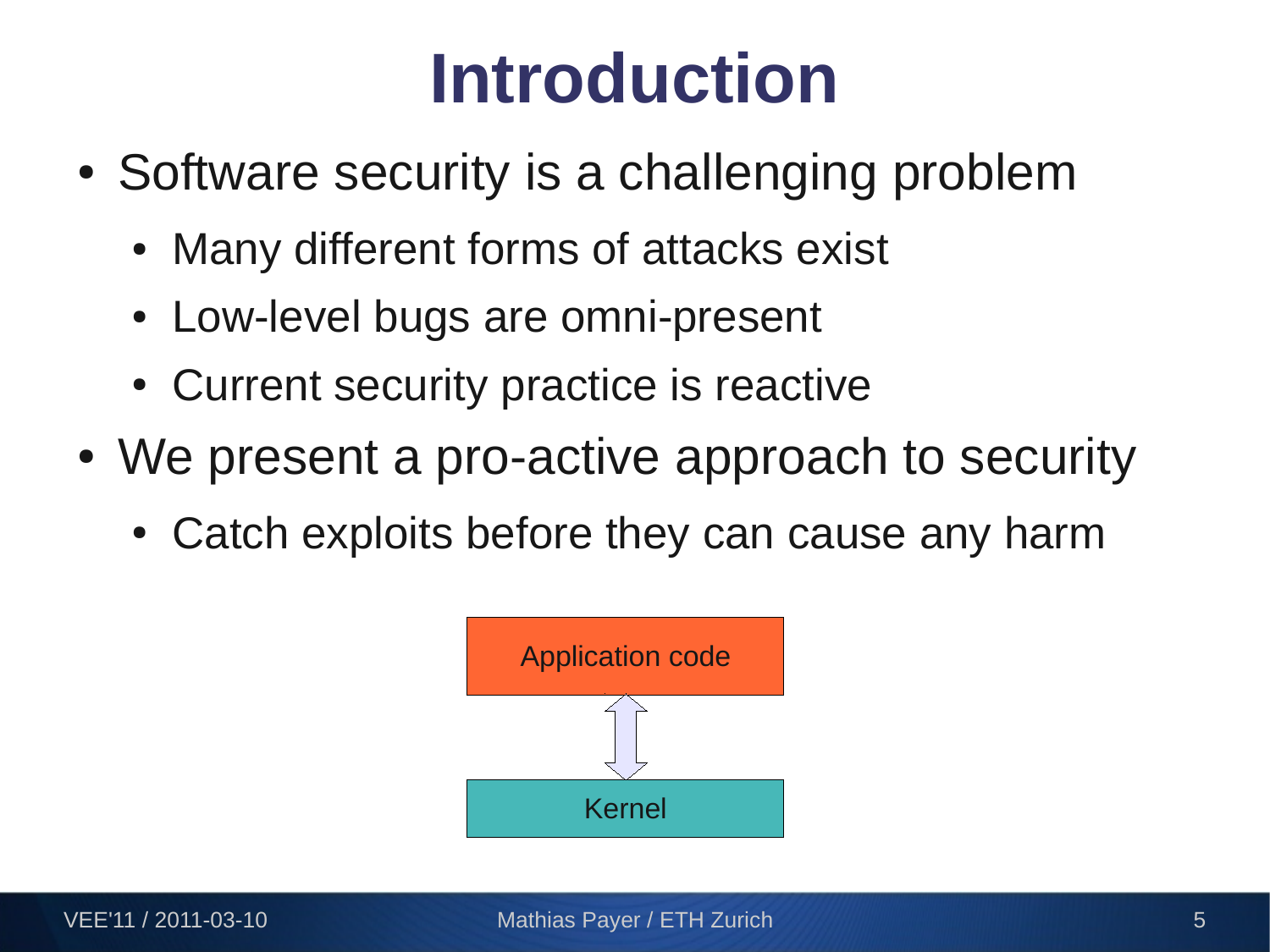# **Protection through virtualization**

- Virtualization confines and secures applications
- Use a user-space virtualization system
	- Secure all code and authorize all system calls

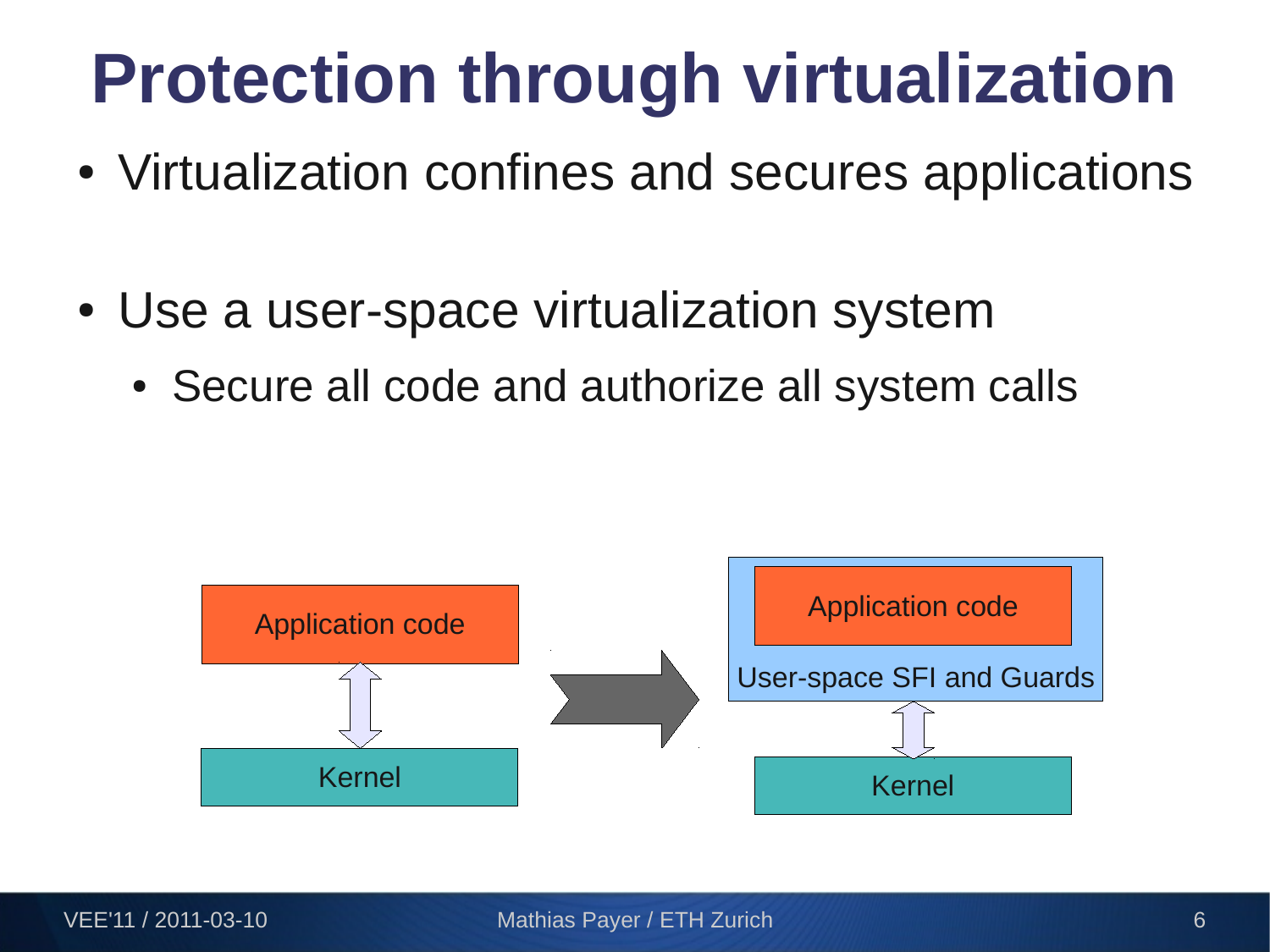### **Security Architecture**



- Layered security concept
	- User-space software-based fault isolation
	- System call interposition framework
	- System call authorization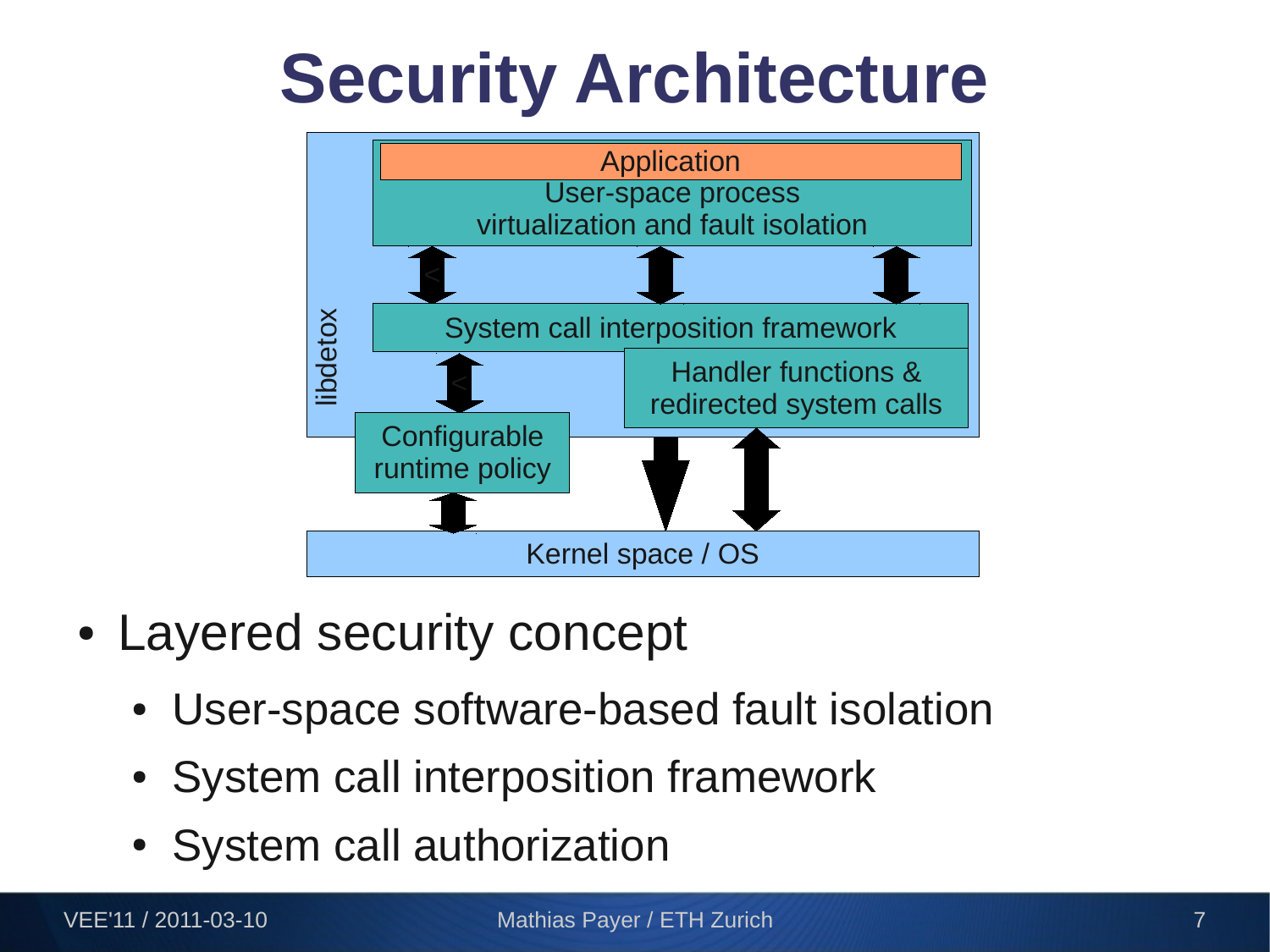### **Software-based fault isolation**

- SFI implemented as a user-space library
- All code is translated before it is executed
	- Code is checked and verified on the fly
	- All unsafe instructions are encapsulated or rewritten
		- Check targets and origins of control flow transfers
		- Illegal instructions halt the program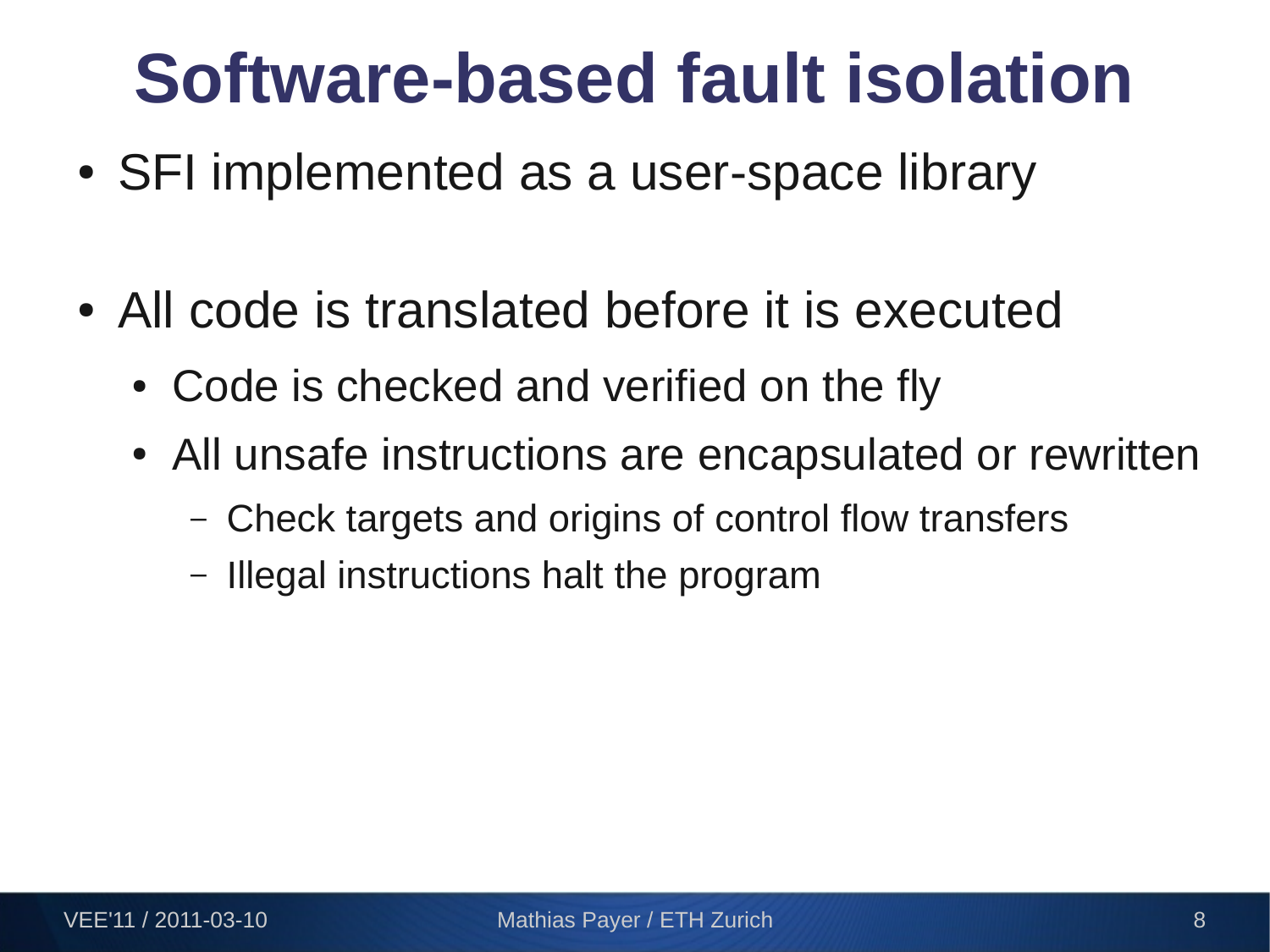# **SFI: Additional guards**

- Translator adds guards that protect from malicious attacks against the SFI platform and enhance security guarantees
	- Secure control flow transfers
	- Signal handling
	- Executable bit removal
	- Address space layout randomization
	- Protecting internal data structures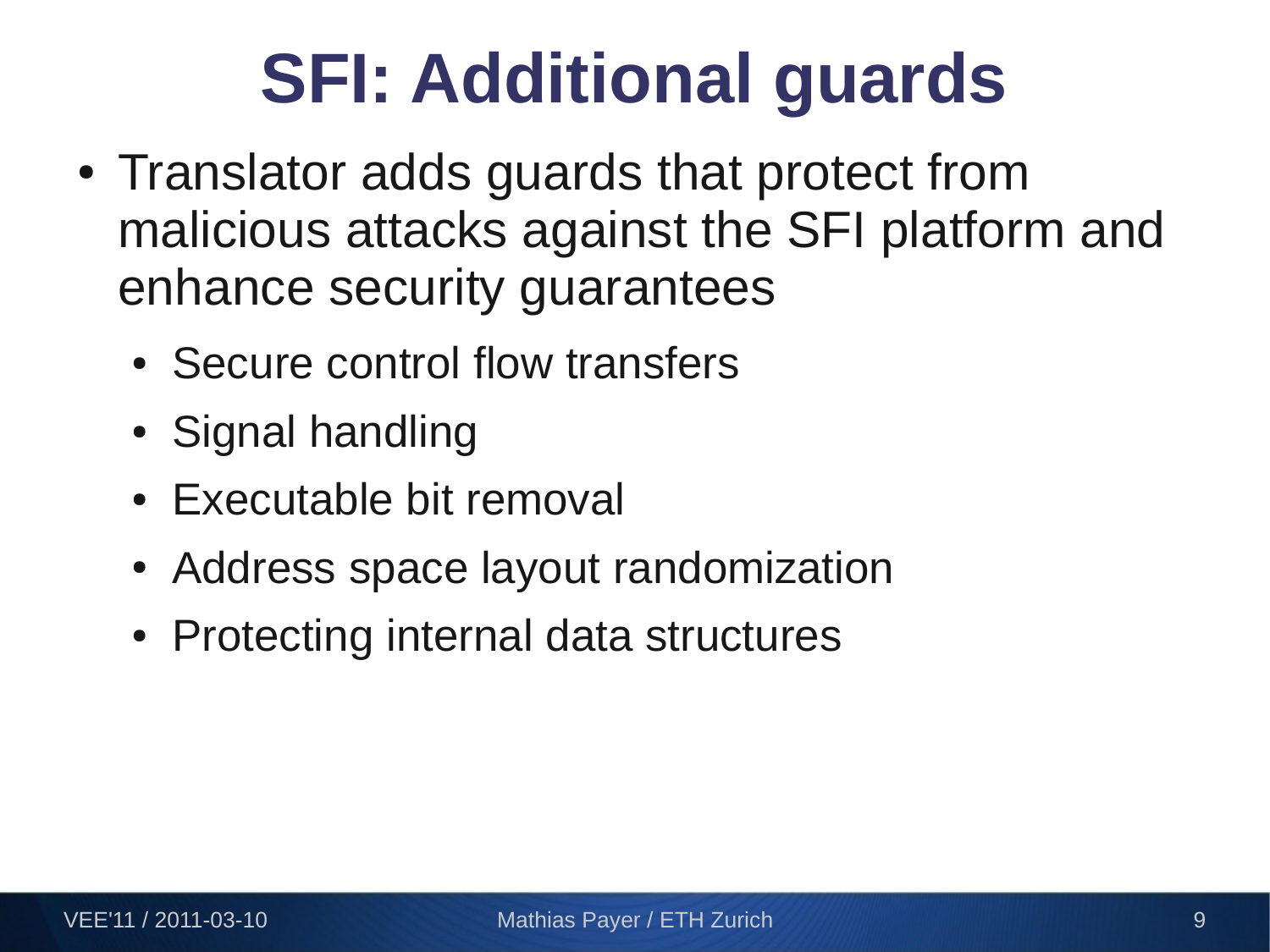### **SFI: Control transfers**

- Verify return addresses on stack
	- Use a shadow stack to store original/translated addresses
	- Protects from Return Oriented Programming
- Secure control flow transfers
	- Check target and source locations for valid transfer points
	- Protects from code injection through heapbased/stack-based overflows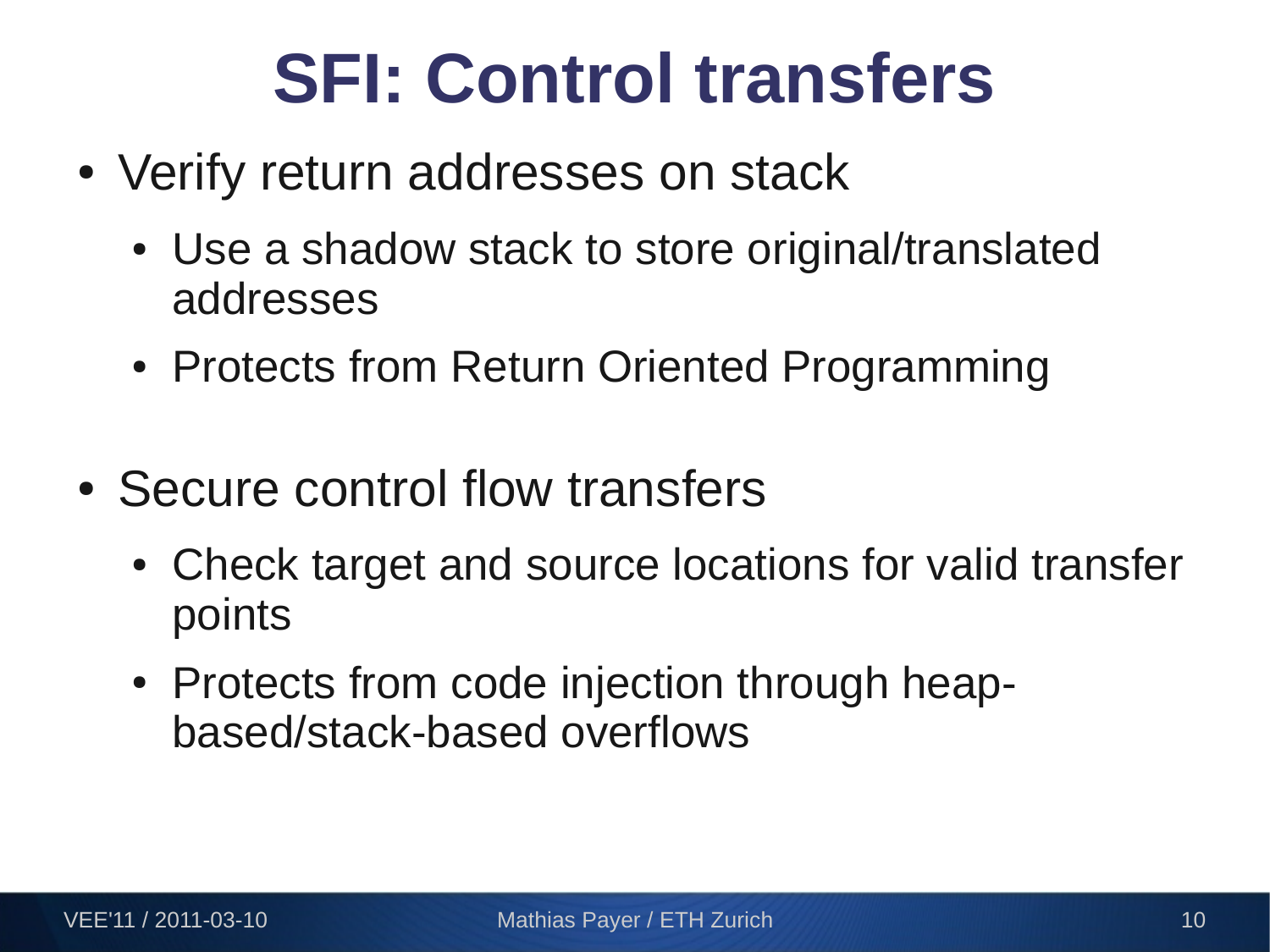# **SFI: Signal handling**

- Catch signals and exceptions
	- Redirect to installed handlers if signal is valid
	- Protects from break-outs out of the sandbox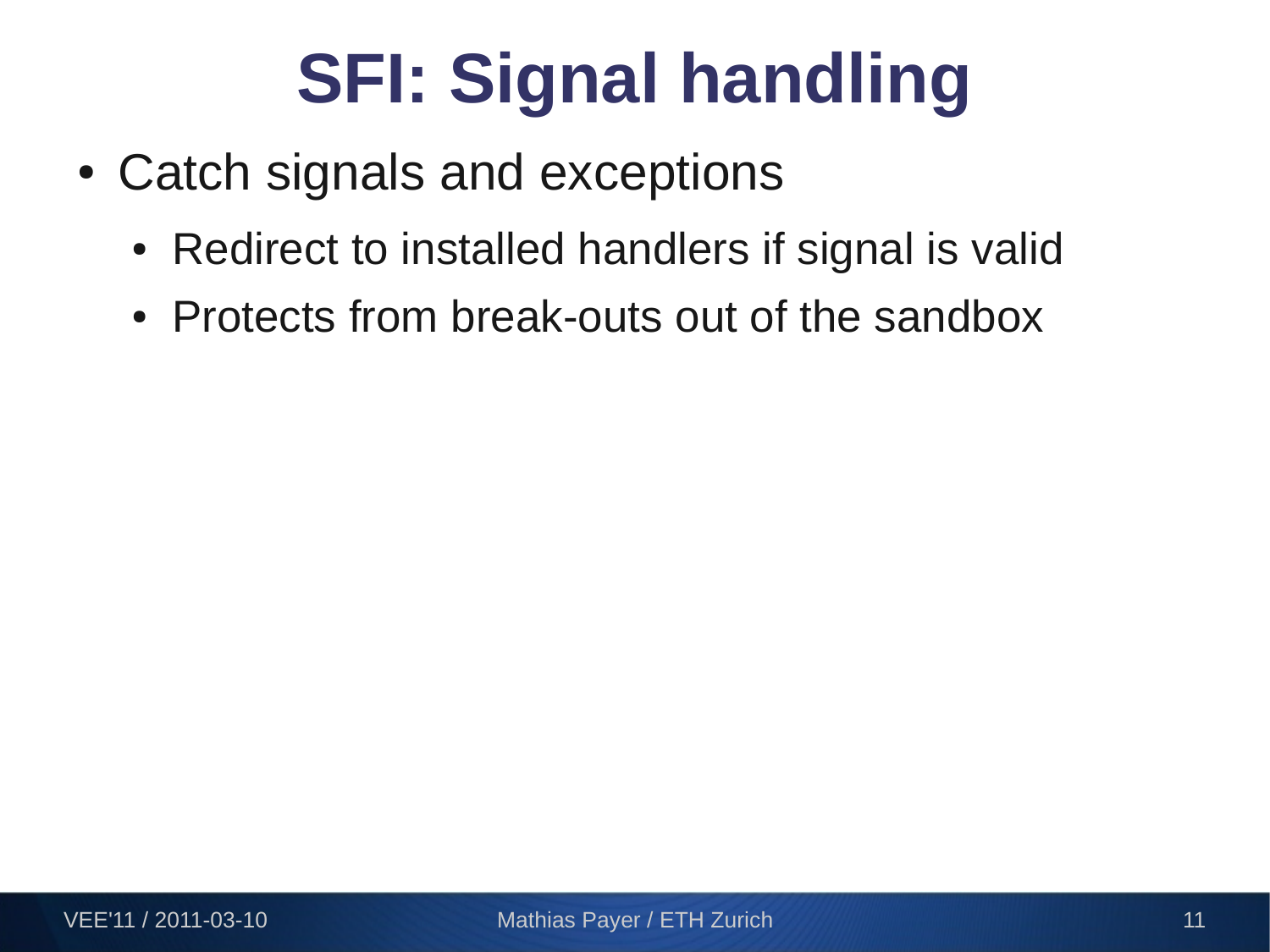### **SFI: Executable bit removal**

- Executable bit removed for libraries and application
	- Only libdetox and code-cache contains executable code
- Part of the protection against code-injection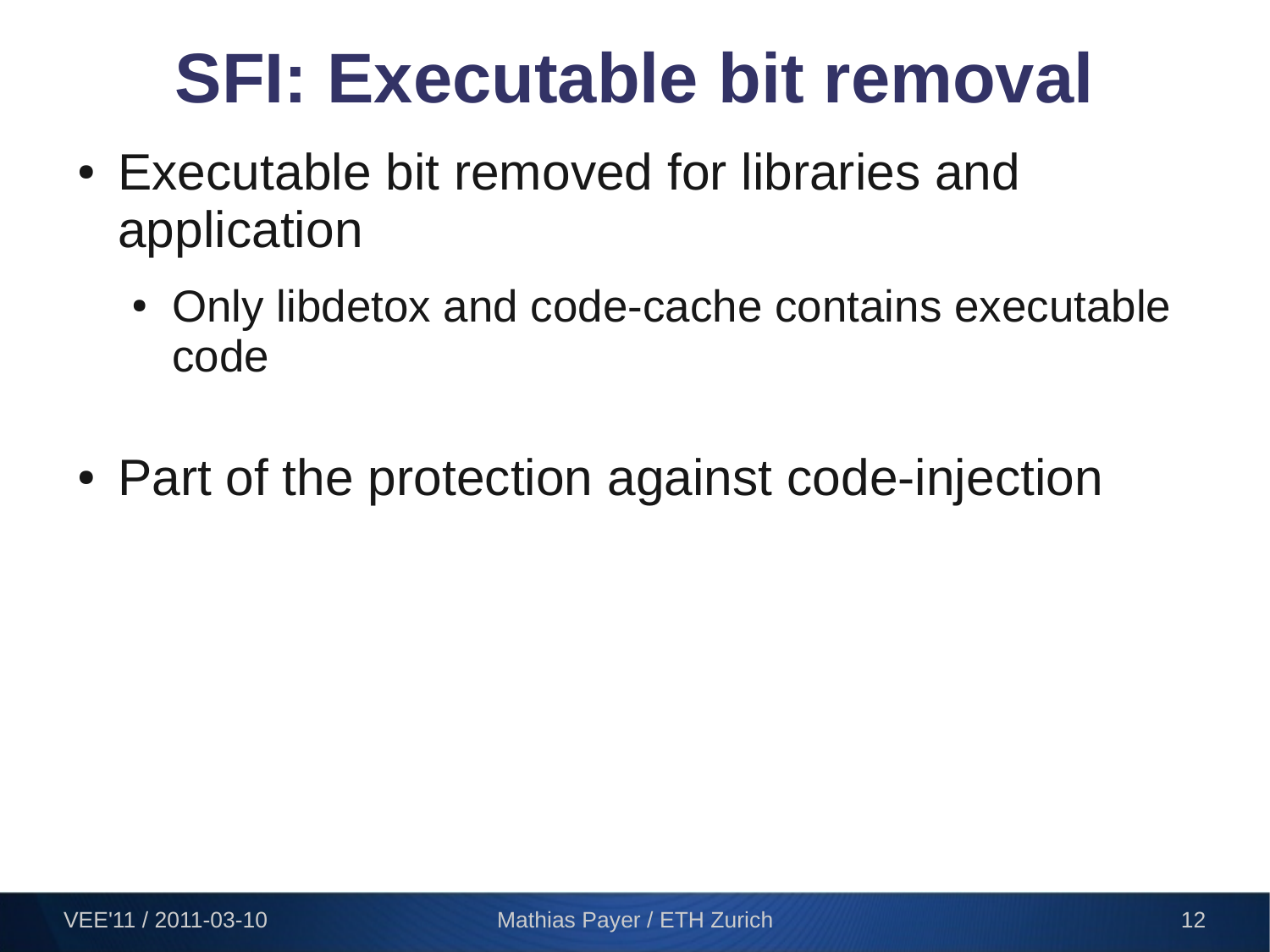#### **SFI: ASLR**

- Address space layout randomization randomizes the runtime memory image
	- Probabilistic measure that makes attack harder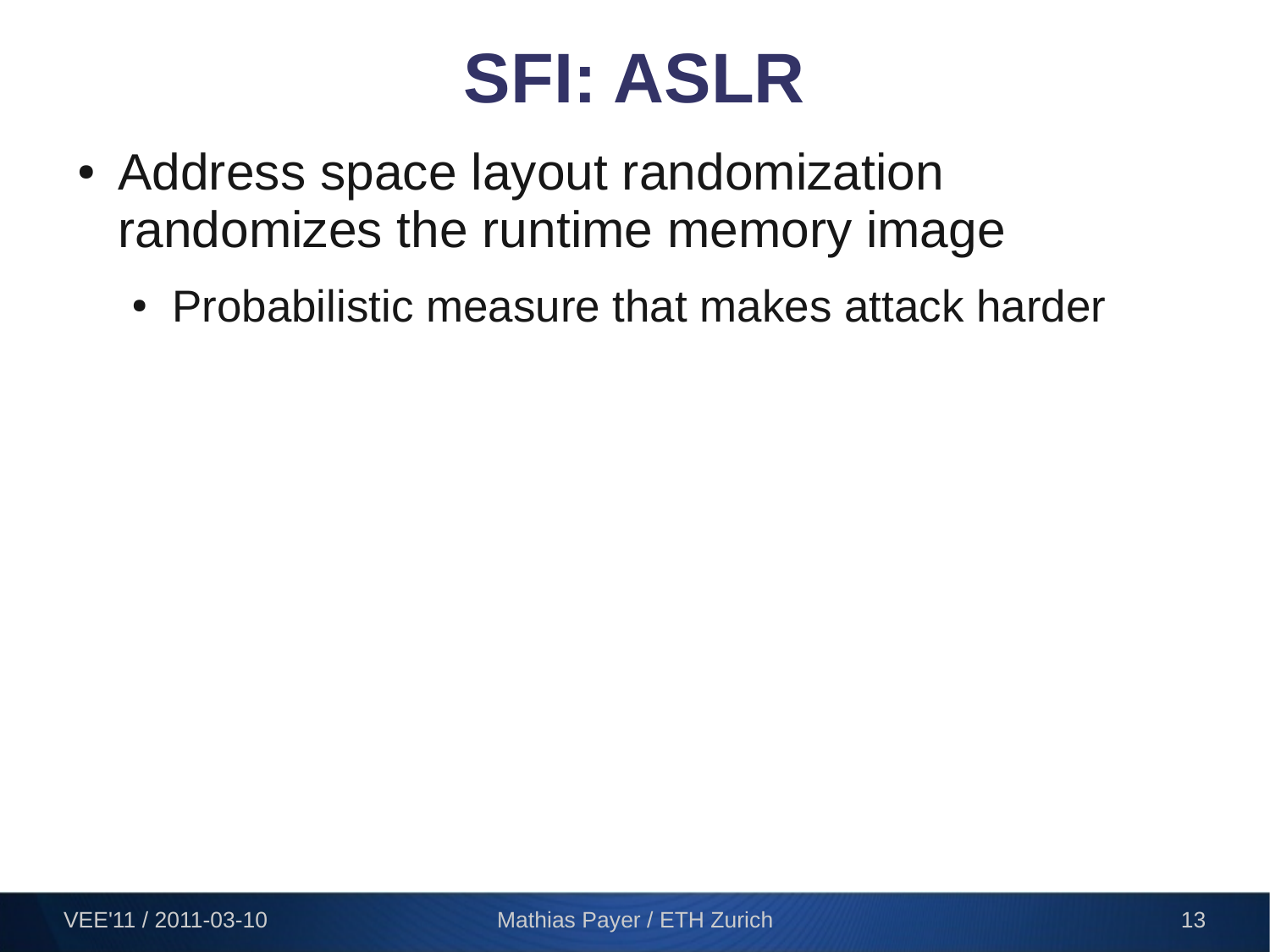### **SFI: Internal data structures**

- All internal data structures are protected
	- Context transfer to (translated) application code protects all internal data structures
	- Write permissions to all internal memory is removed
- Protects from code-injection and attacks against the virtualization platform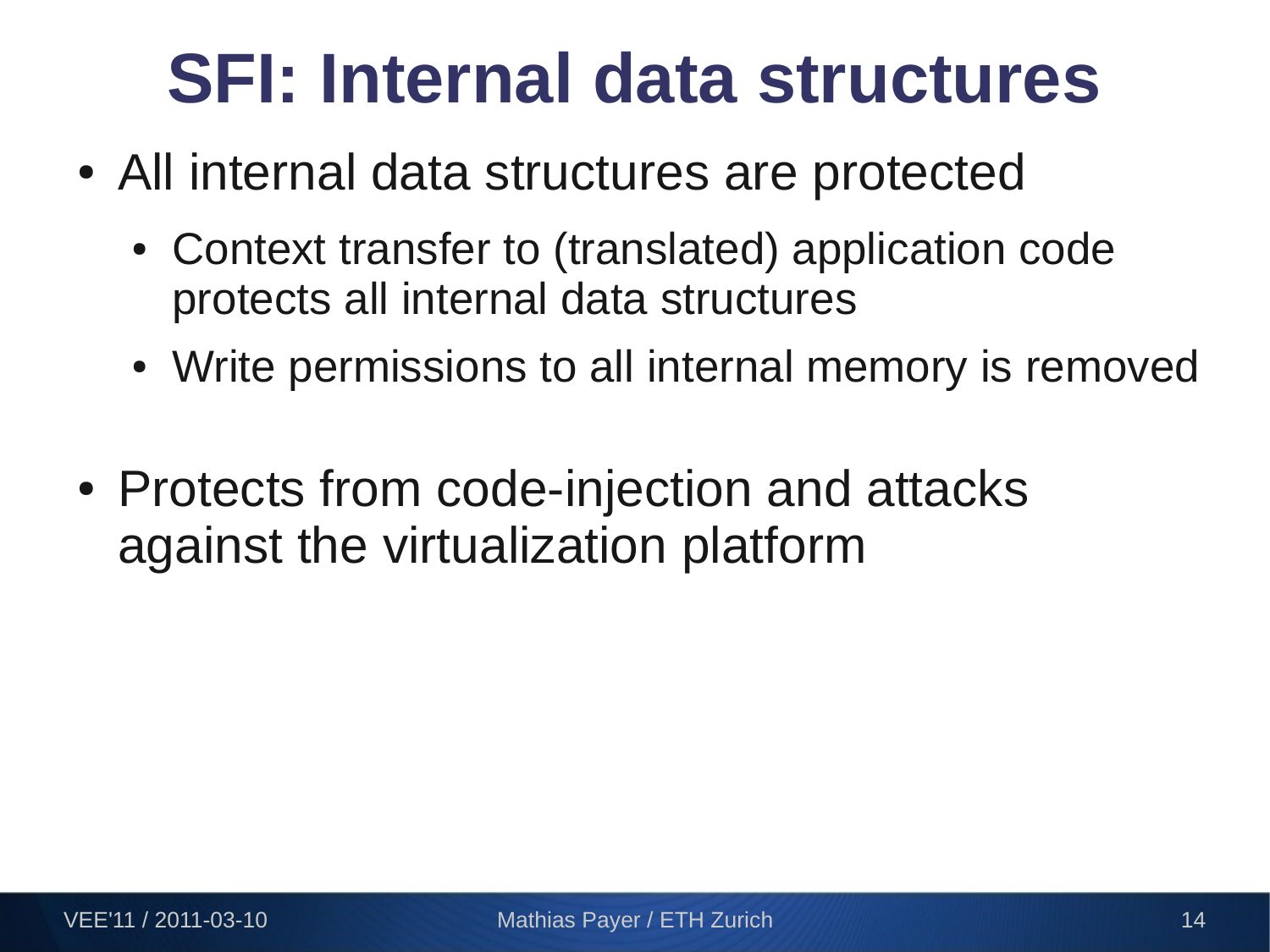### **SFI: Added protection**

- These additional guards protect from
	- Code injection (stack-based / heap-based)
	- Return-oriented programming
	- Execution of illegal code
	- Attacks against the virtualization platform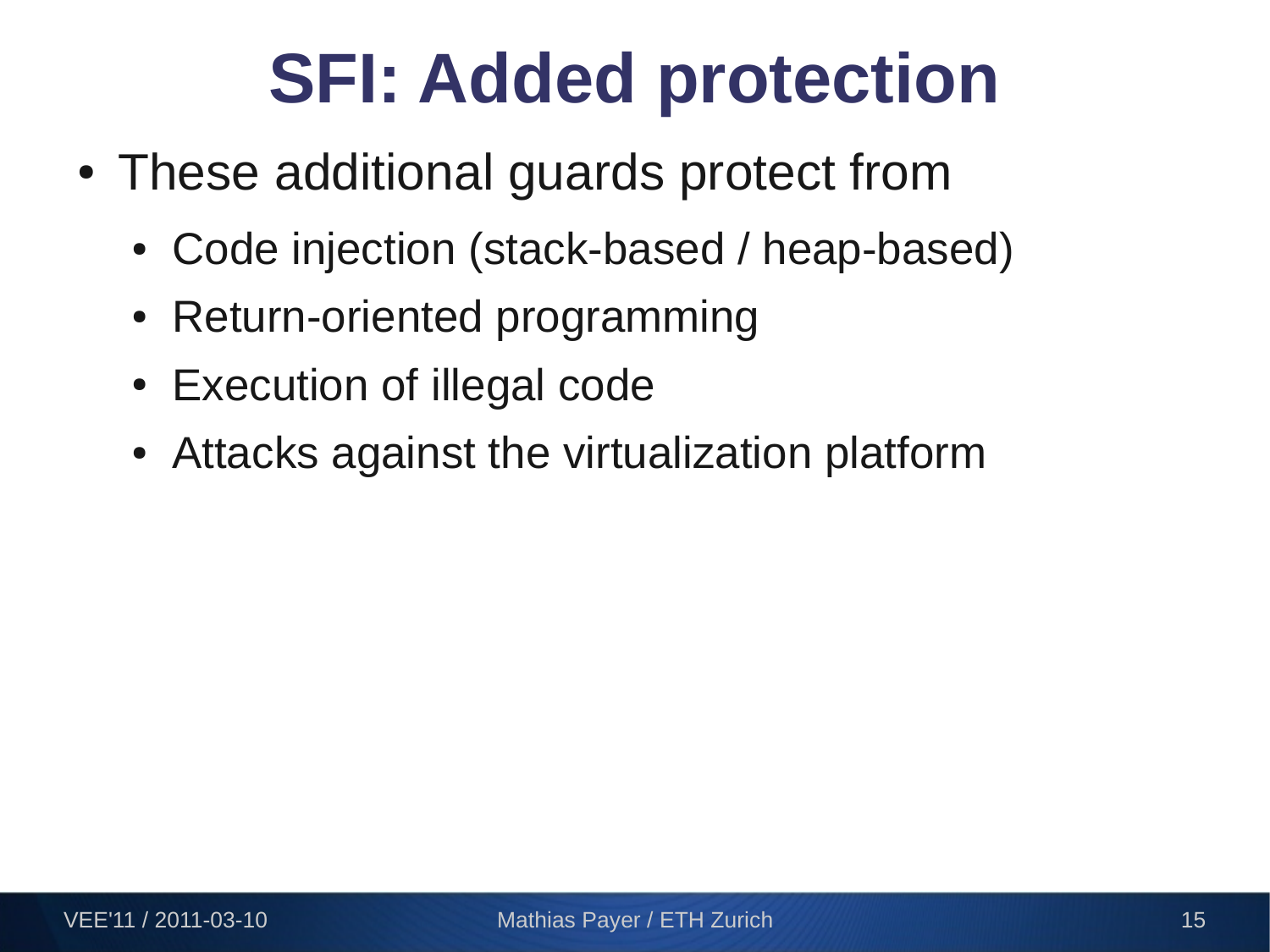# **System call interposition**

- Implemented on top of SFI platform
- All system calls & parameters are checked
	- Dangerous system calls are redirected to a special implementation inside the virtualization library
- System call authorization
	- System calls are authorized based on a userdefinable per-process policy
- Protects from data attacks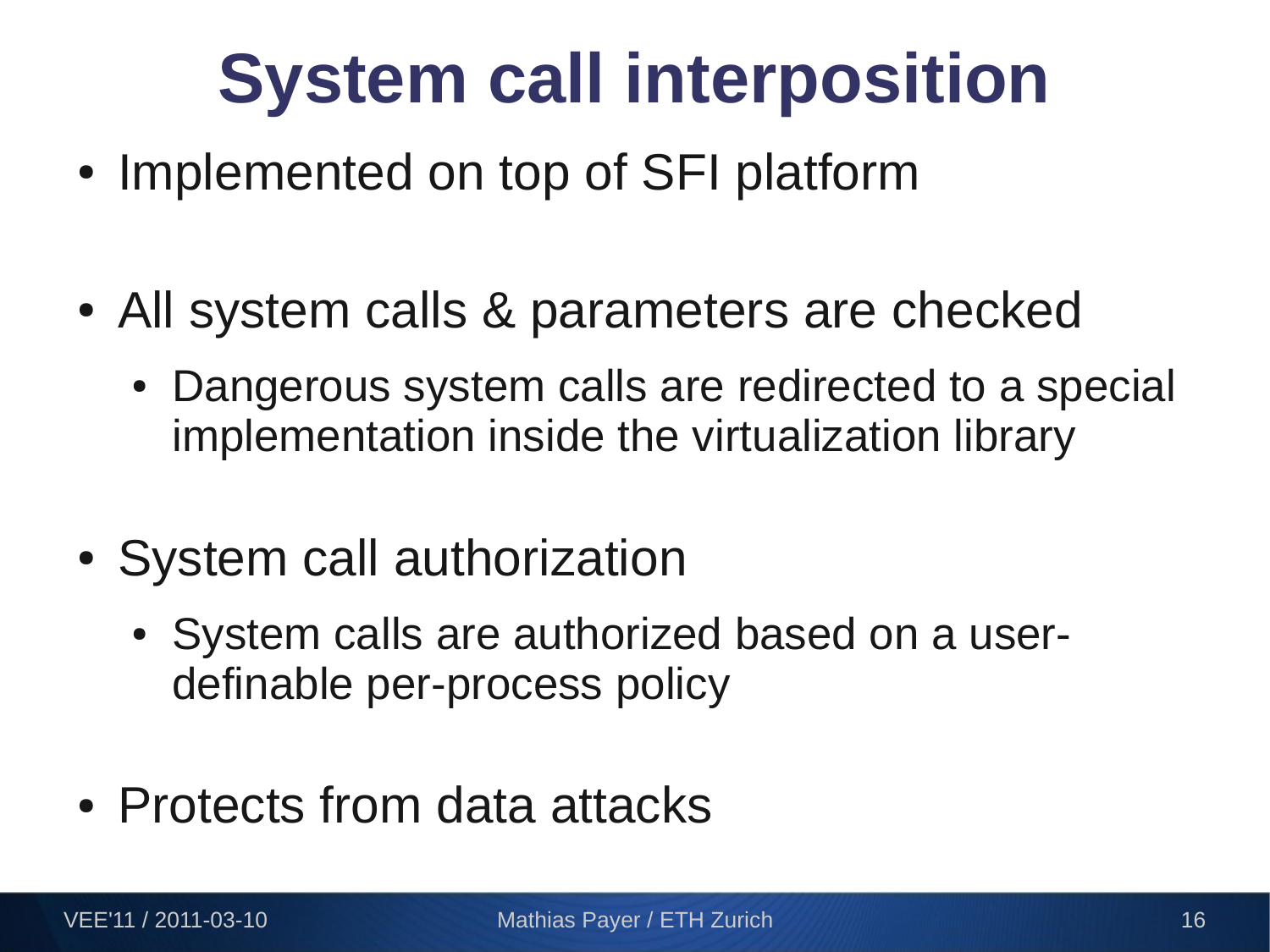# **Outline**

- Introduction
- Security architecture
	- Security through virtualization
	- Software-based fault isolation (SFI)
	- System call interposition
- Evaluation
- Related work
- Conclusion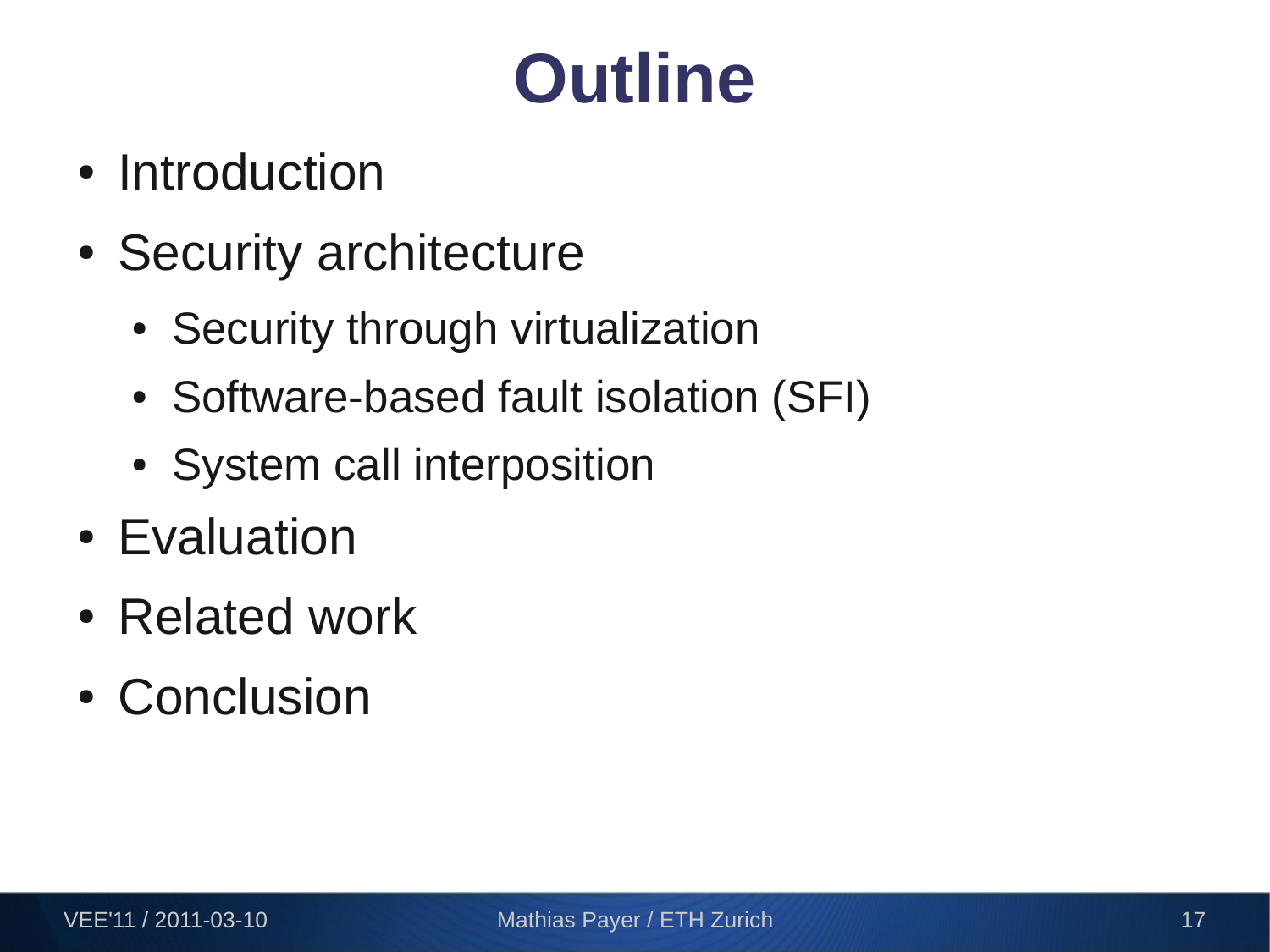### **libdetox**

- Approach implemented as a prototype
- Built on top of fastBT system
	- Additional security hardening
	- Guards implemented in the translation process
	- Dynamic guards extend the dynamic control flow transfer logic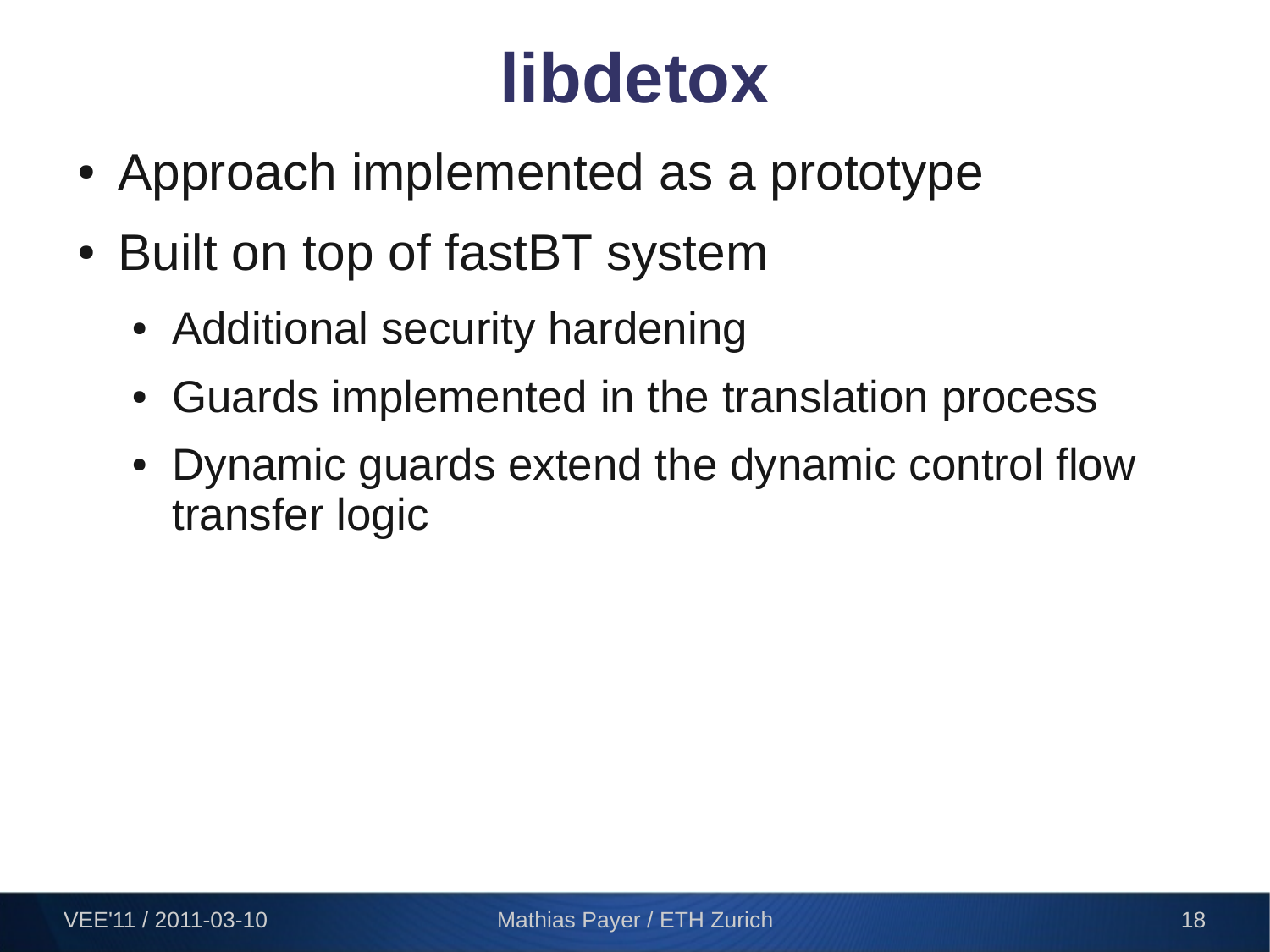### **Evaluation**

- SPEC CPU2006 benchmarks used to evaluate overheads
- Apache plus policy used to evaluate server performance
- All benchmarks were executed on Ubuntu 9.04 on an E6850 Intel Core2Duo CPU @ 3.00GHz, 2GB RAM and GCC version 4.3.3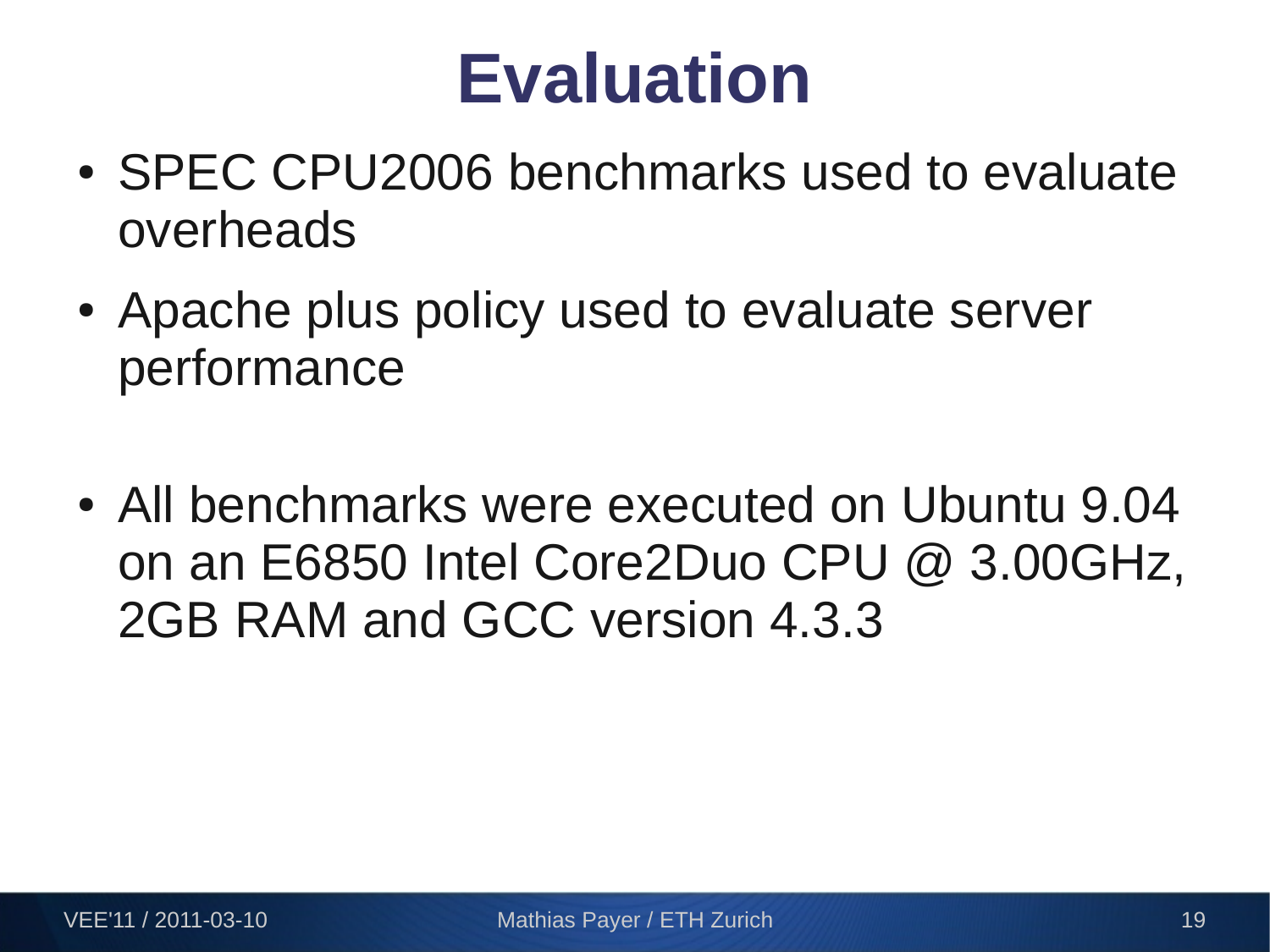### **SPEC CPU2006**

- Benchmarks executed with well-defined policy
- Three configurations:
	- Binary translation (BT) only
		- no security extensions
		- shows cost of translation & control flow transfers
	- libdetox
		- standard security features
	- libdetox + internal memory protection
		- securing internal data structures
		- all transfers from the application code to the libdetox code are protected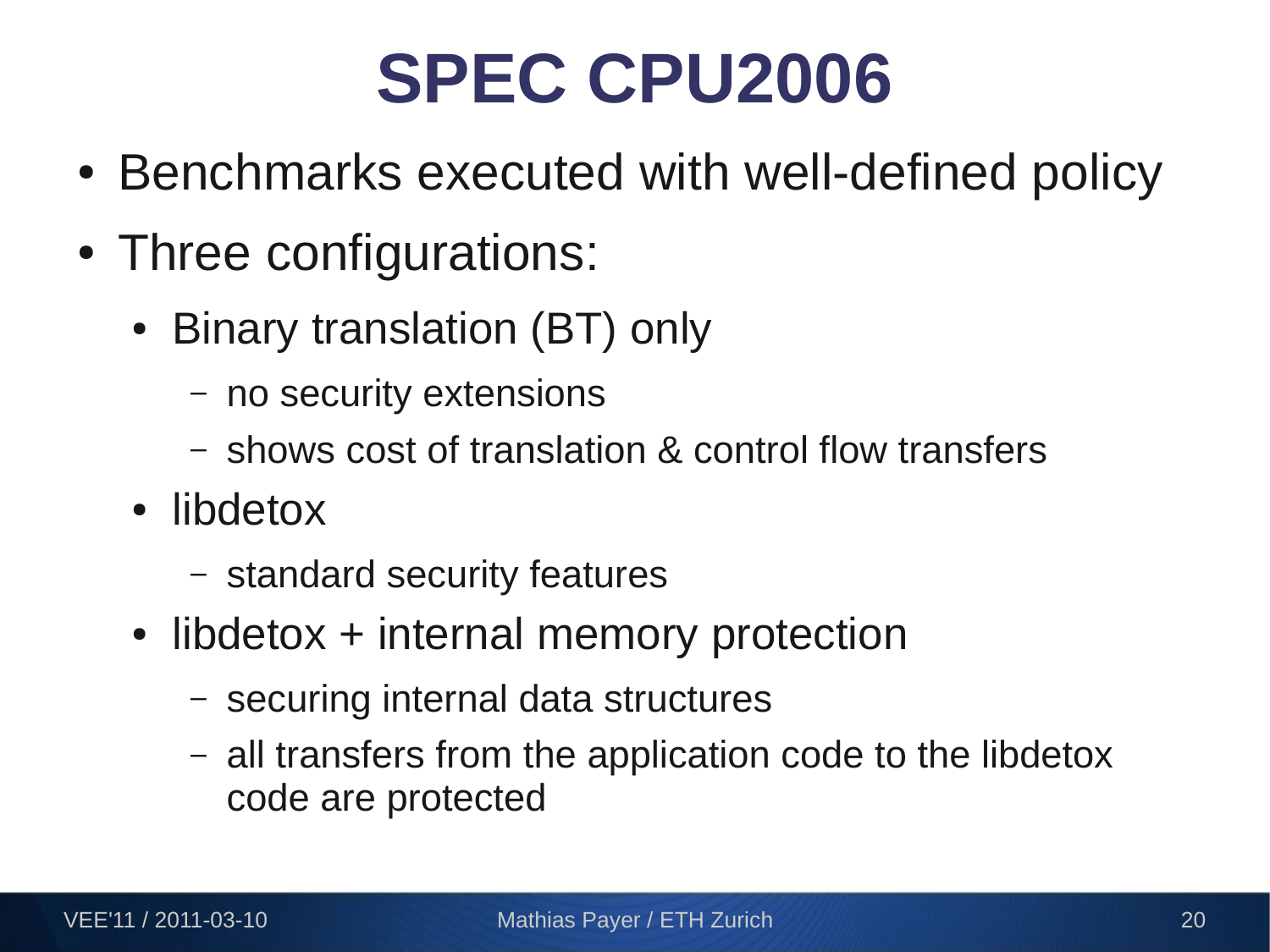### **SPEC CPU2006**

| <b>Benchmark</b> | <b>BT</b> | libdetox | + mprot  |
|------------------|-----------|----------|----------|
| 400.perlbench    | 55.97%    | 59.88%   | 74.69%   |
| 401.bzip2        | 3.89%     | 5.39%    | 5.54%    |
| 429.mcf          | $-0.49%$  | 0.49%    | 0.25%    |
| 464.h264ref      | 6.17%     | 9.20%    | 9.20%    |
| 483.xalancbmk    | 23.72%    | 27.22%   | 31.27%   |
| 454.calculix     | $-1.68%$  | $-0.56%$ | $-1.12%$ |
| Average*         | 6.00%     | 6.39%    | 8.21%    |

- Average overhead is low
- Most overhead comes from the BT
- Even worst-case behavior (perlbench) is manageable

\* Average is calculated over all 28 SPEC CPU2006 benchmarks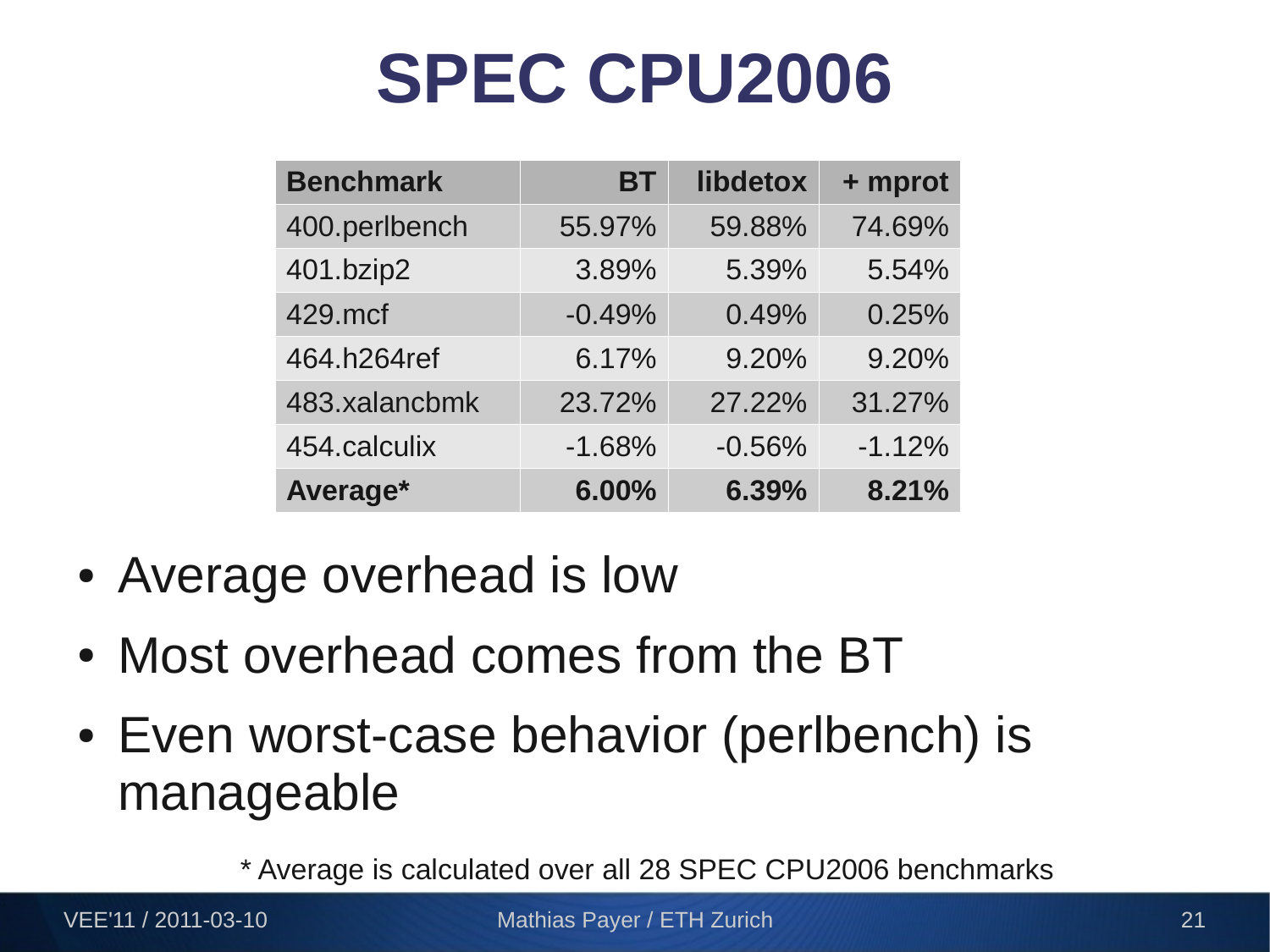### **Apache2**

- Fully protected Apache 2.2.11 is evaluated using the ab benchmark
	- Each file is received 1'000'000 times
		- test.html (static, 1.7kB)
		- phpinfo.php (small, dynamic PHP file)
		- picture.png (static, 242 kB)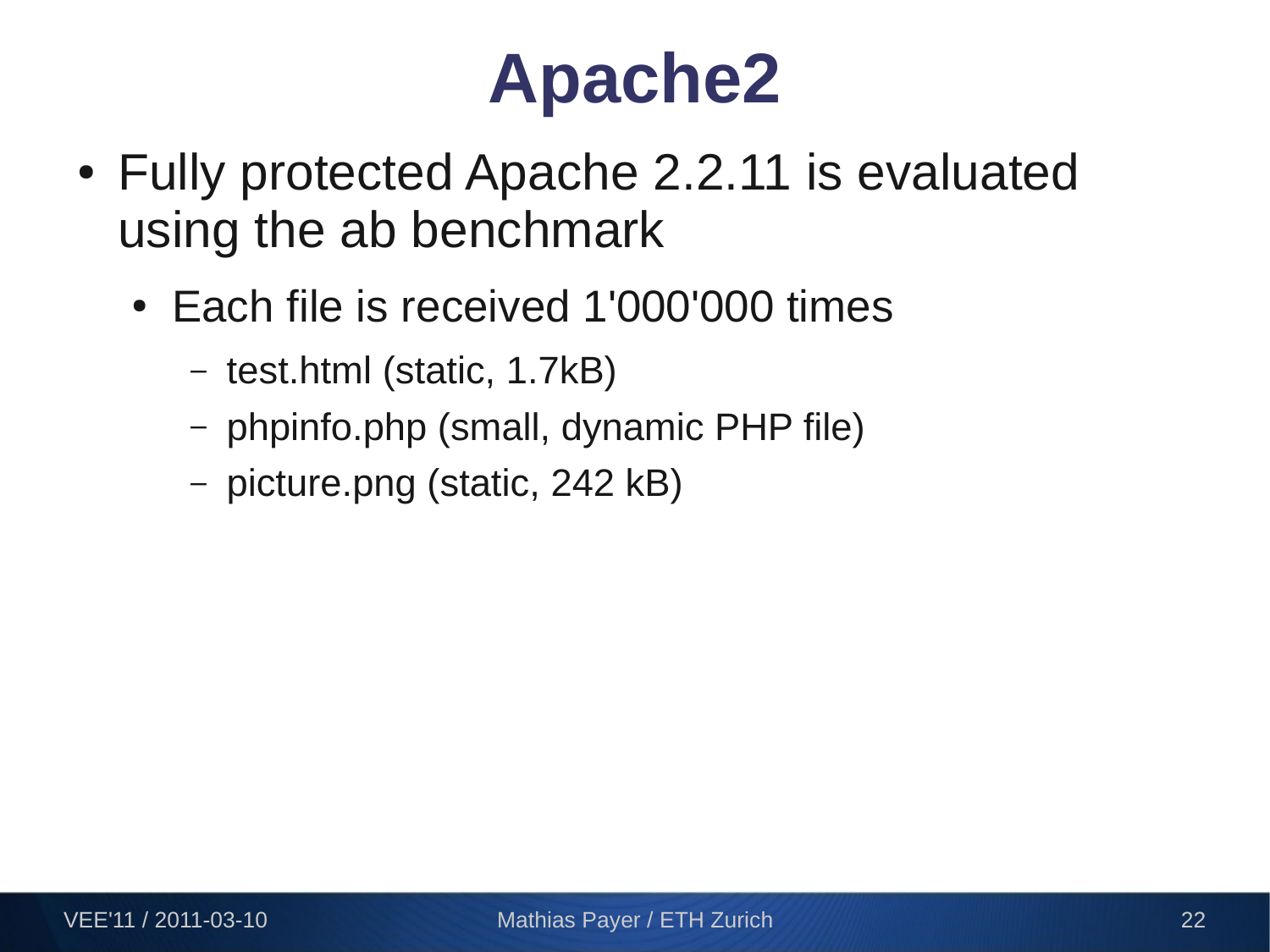# **Apache2**



| <b>Throughput [mB/s]</b> | native   | BТ      | libdetox |
|--------------------------|----------|---------|----------|
| test.html                | 22.5     | 19.6    | 18.8     |
| phpinfo.php              | 3.28     | 2.80    | 2.73     |
| picture.png              | 945      | 902     | 885      |
| Average overhead         | $\equiv$ | $9.3\%$ | 12%      |

- Low overhead for real-world server application
- Throughput highly depends on payload
	- Both for virtualized and native executions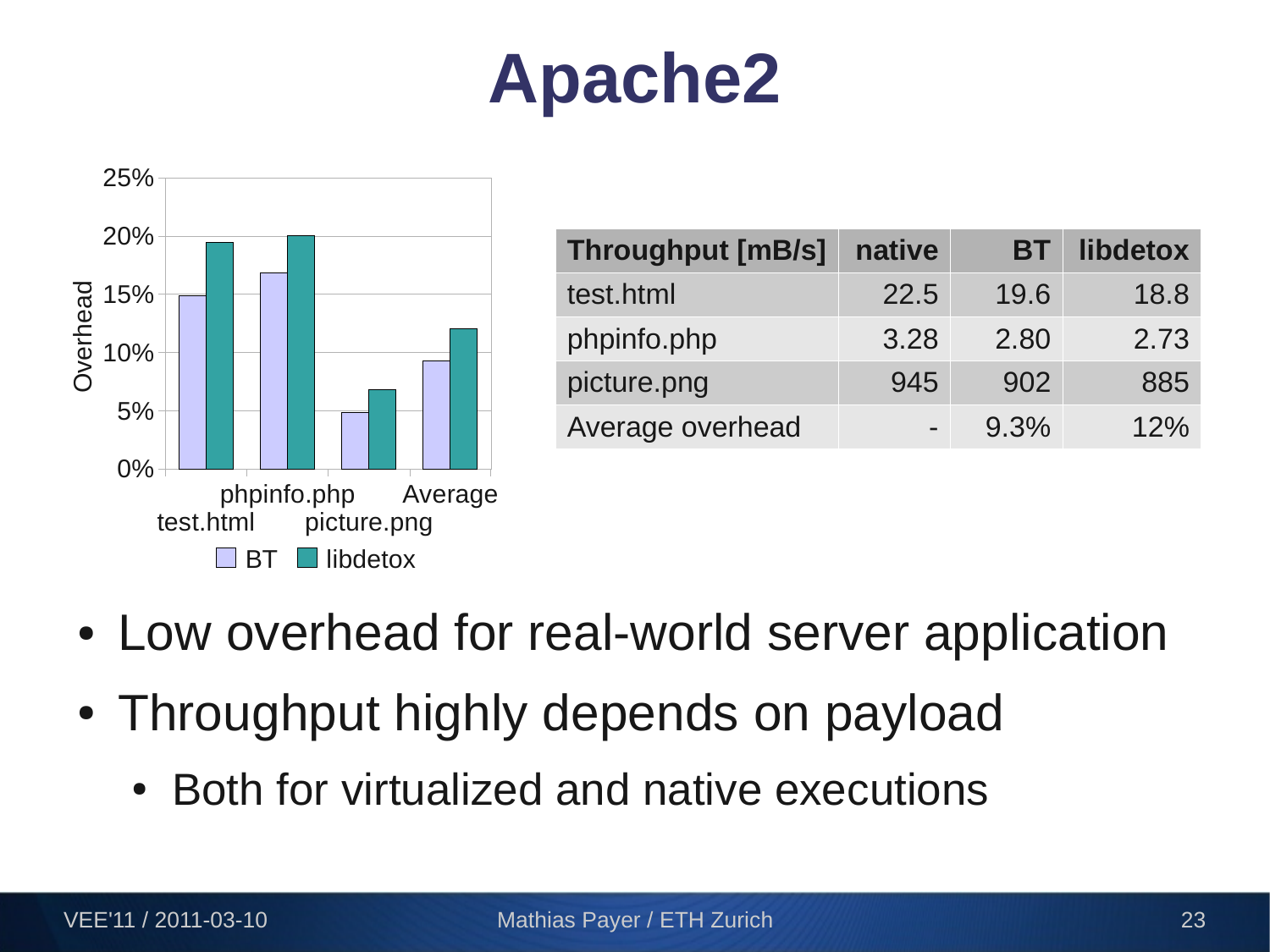### **Related Work**

- Full system translation (VMWare, QEMU, Xen)
	- Virtualizes a complete system, management overhead, data sharing problem
- System call interposition (Janus, AppArmor)
	- Only system calls checked, code is unchecked
- Software-based fault isolation (Vx32, Strata)
	- Only a sandbox is not enough, additional guards and system call authorization needed
- Static binary translation (Google's NaCL)
	- Limits the ISA, special compilers needed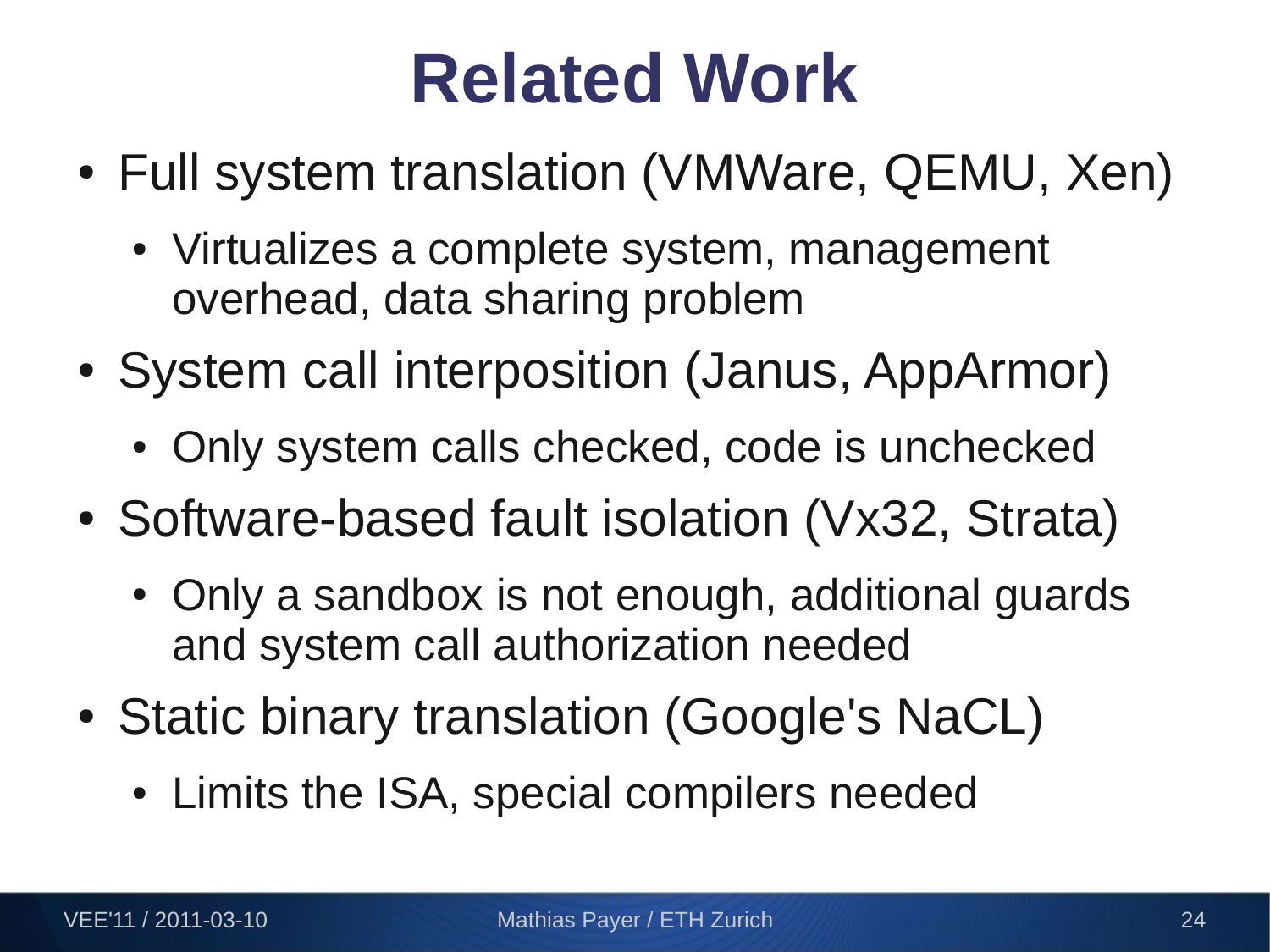### **Conclusions**

- Combining SFI and policy-based system call authorization builds low overhead virtualization platform
	- Virtualization based on programs, not systems
	- System image is shared with a single configuration
- Fine-grained access control to data / properties
- Opens door to new approaches of security
	- Highly customizable and dynamic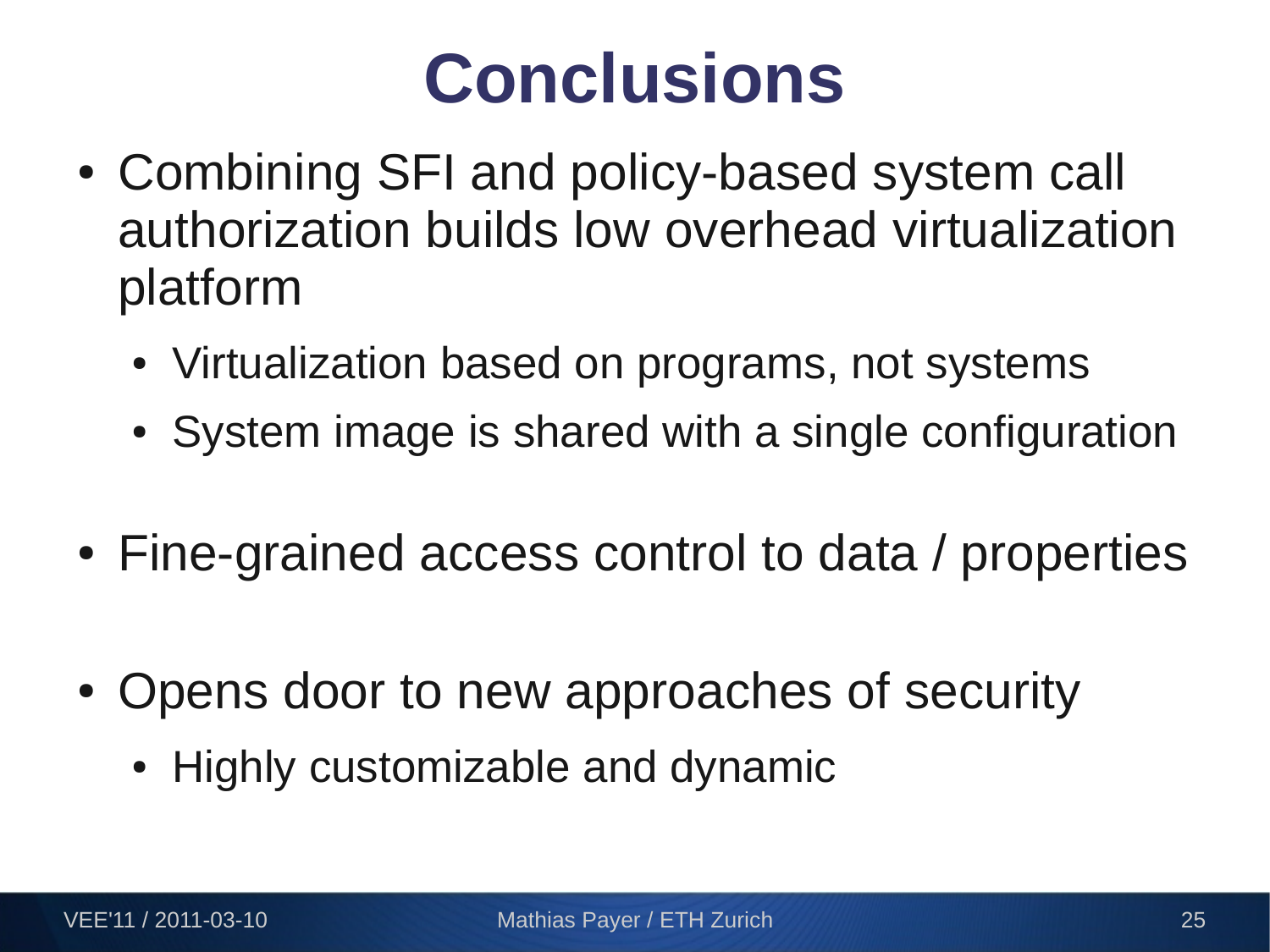#### **Questions**



- Libdetox as an implementation prototype supports full IA-32 ISA without kernel module
	- Source: <http://nebelwelt.net/projects/libdetox/>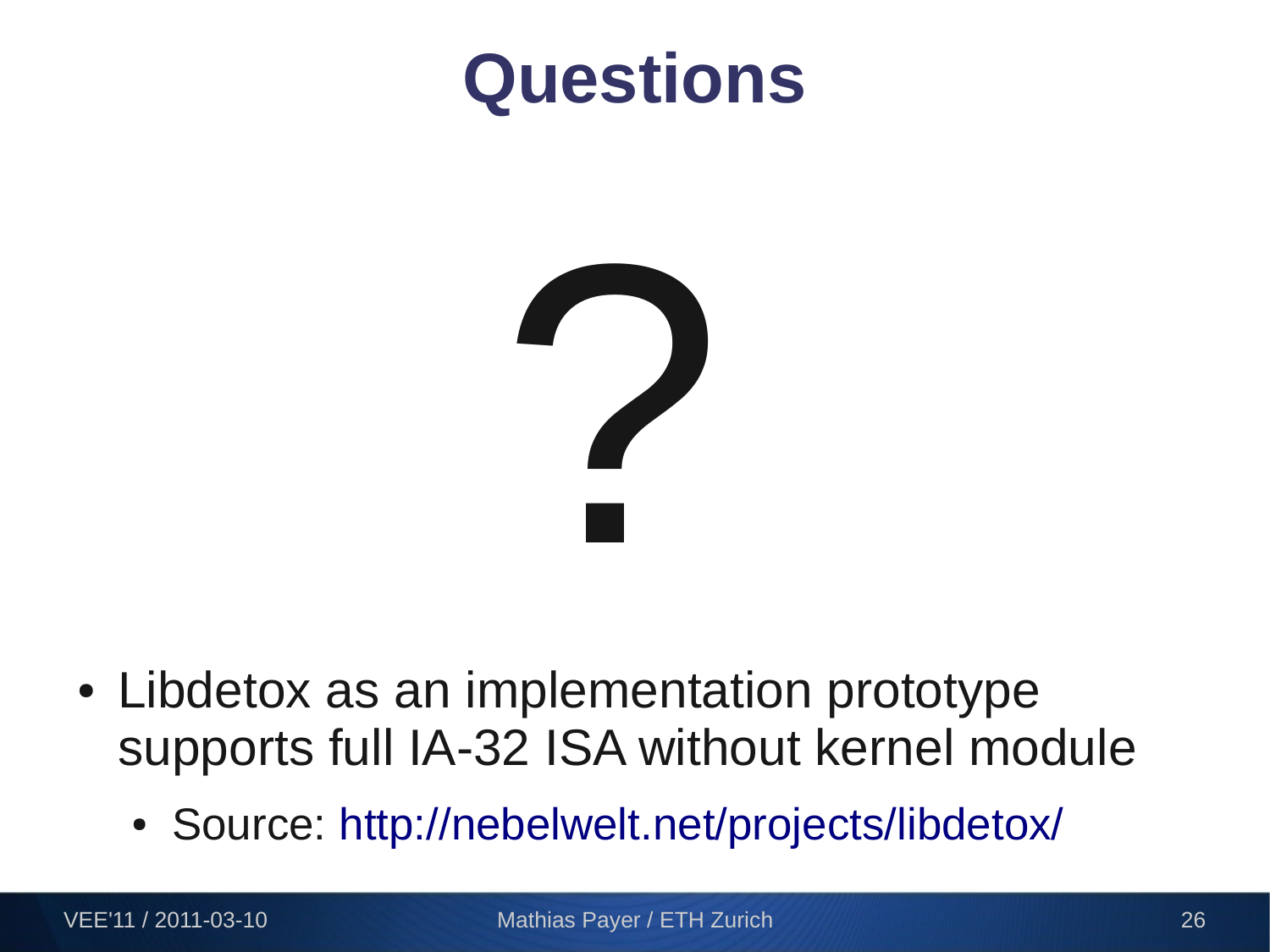# **Policy**

System call definition:

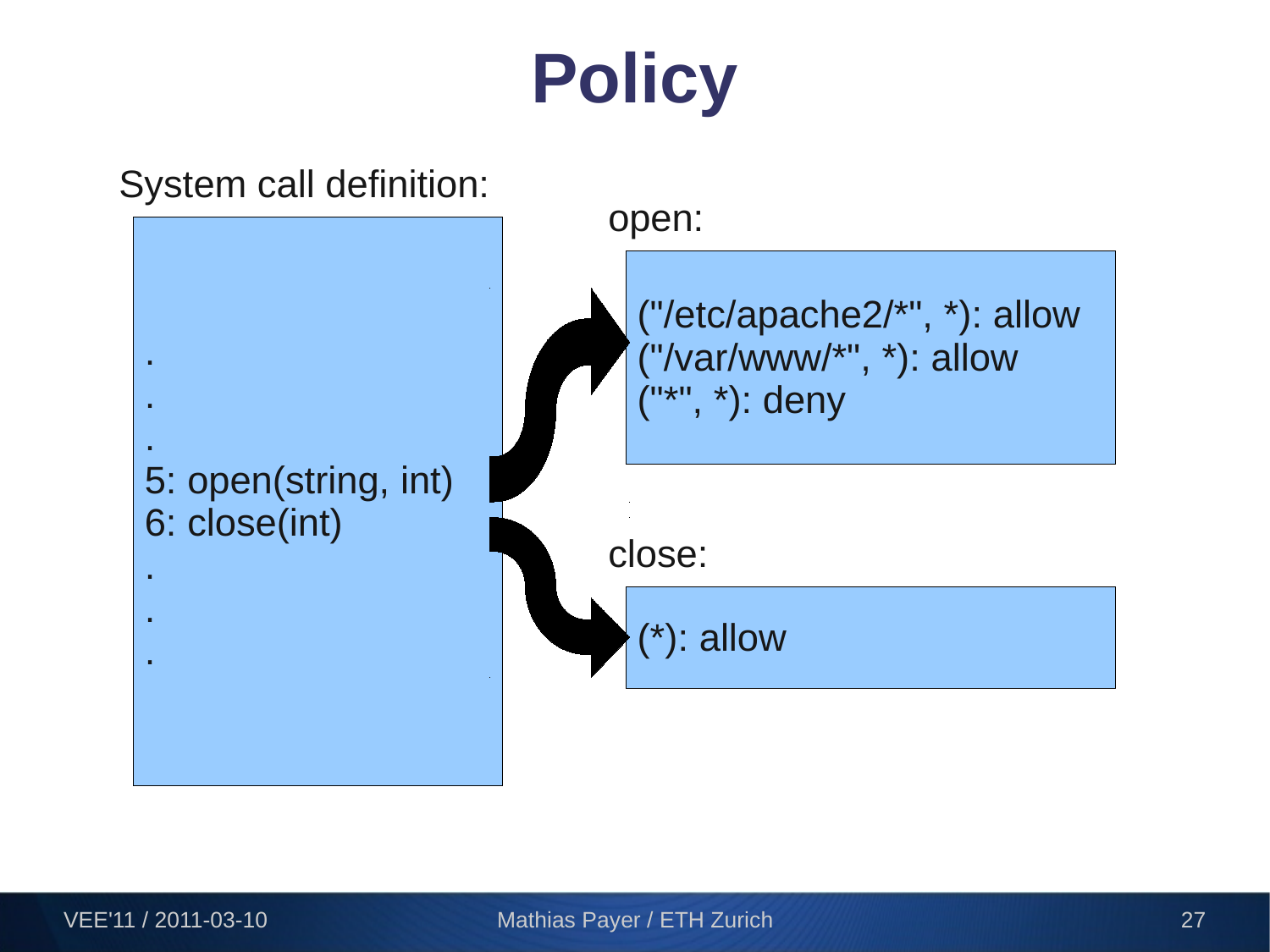# **Policy: nmap**

```
mode:whitelist /* not listed: abort program */
brk(*):allow /* memory management */
mmap2(*,*,*,*,*,*):allow
munmap(*,*):allow
close(*):allow
ioctl(*, TIOCGPGRP, *):allow
open("/dev/tty",*):allow
open("/etc/host.conf",*):allow
open("/etc/hosts",*):allow
open("/usr/share/nmap/nmap-services",*):allow
...
read(*,*,*):allow
stat64("/etc/resolv.conf",*):allow
stat64("/home/test/.nmap/nmap-services",*):allow
...
write(*,*,*):allow
socketcall(PF NETLINK, SOCK RAW, 0):allow /* net */
socketcall(PF INET, SOCK STREAM, IPPROTO TCP):allow
socketcall(PF FILE, SOCK STREAM | SOCK CLOEXEC | SOCK NONBLOCK, 0):allow
...
```